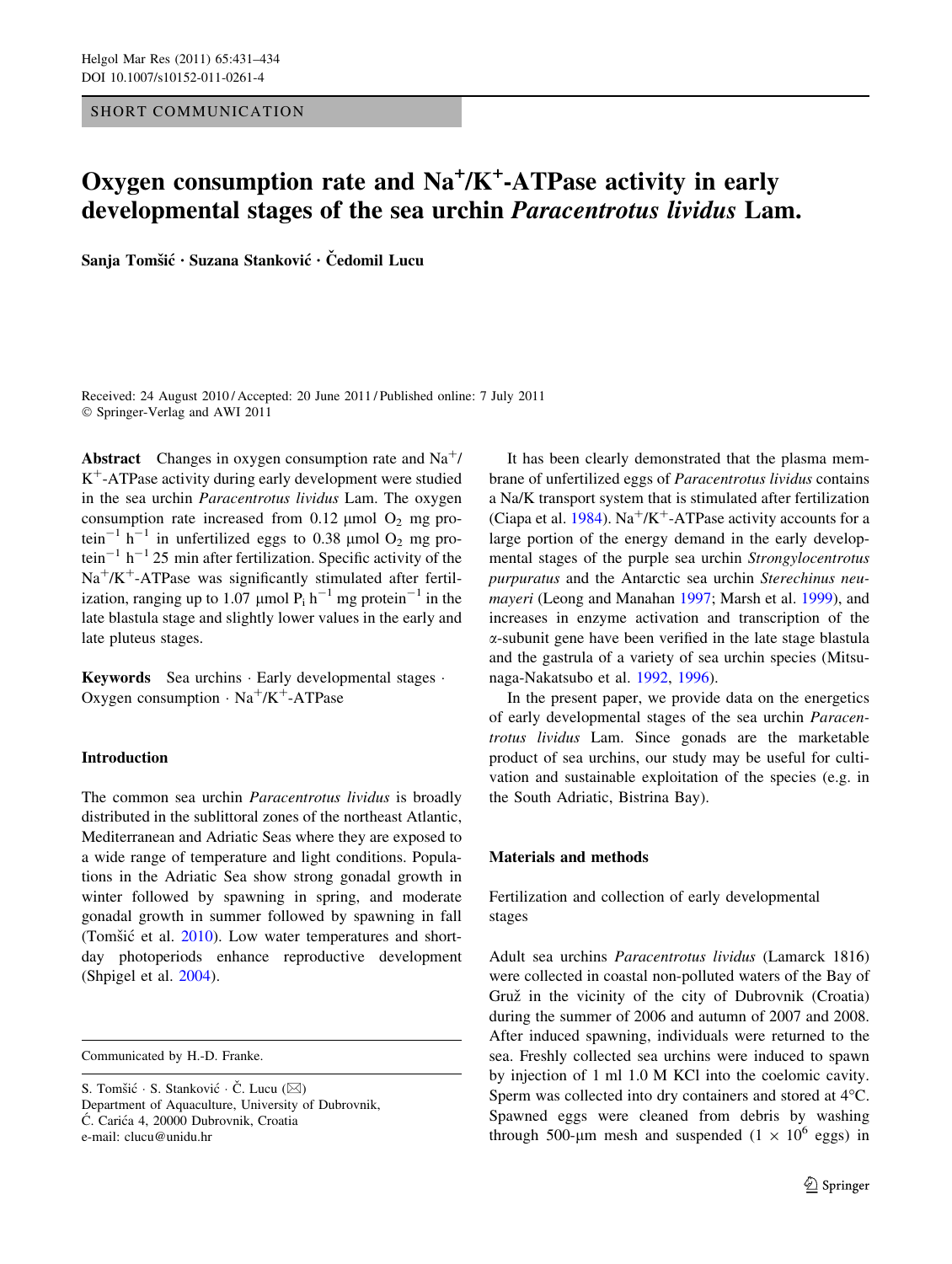500 ml filtered seawater (0.2 um pore size Millipore filters). Before use, sperm was diluted 100-fold with filtered seawater. One ml of this sperm suspension was added to fertilize  $1 \times 10^6$  eggs. Ten minutes after fertilization, eggs were gently washed through a 45-um mesh screen and resuspended in 5–10 l seawater. Temperature was maintained at  $20 \pm 1$ °C during the experiment. Fertilized eggs were incubated in a culture container at a final concentration ranging from 30 to 250 embryos per ml. The container was put on a slowly moving shaker to keep the embryos in suspension. First, second and third cleavages appeared after 1.5, 2.0 and 3.0 h, respectively. About 12, 18, 24 and 48 h after fertilization, blastulae, gastrulae and early and late stage plutei were collected by filtration through 45-µm mesh, additionally centrifuged at  $2,000 \times g$  for 15 min and then stored at  $-80^{\circ}$ C until use.

#### Measurement of oxygen consumption

Oxygen consumption rates of unfertilized and fertilized eggs were measured in a closed Perspex chamber containing 50 ml filtered seawater (Millipore filter size 45 µm) at constant room temperature (20  $\pm$  1<sup>o</sup>C). Measurements were recorded by a Digital Radiometer  $O_2$ analyzer (Copenhagen). The tip of a  $pO<sub>2</sub>$  electrode (E-5046, Radiometer, Copenhagen) extended through the cover into the chamber. A magnetic stirrer gently rotated in the chamber to maintain a uniform  $O_2$  tension. The oxygen electrode was calibrated by bubbling the seawater in the chamber with  $N_2$  gas to provide a solution with zero  $O_2$  saturation. Before  $O_2$  was measured, the oxygen meter scale was adjusted to the actual barometric pressure in the oxygen-saturated medium. A suspension of eggs (470 eggs/ml) was uniformly suspended by magnetic stirring (50 revolutions/min). Unfertilized eggs were inseminated by 0.5 ml suspension of sperm diluted  $10^4$ fold immediately before injection into the chamber. An experiment was considered valid when more than 95% of the eggs had a regularly developed fertilization membrane within 2 min. The metabolic inhibitor rotenone (Fluka) was added into the chamber in the final concentration of 4.6  $\mu$ mol/l. Methodological details of O<sub>2</sub> consumption measurement were described earlier (Lucu and Pavičić [1995\)](#page-3-0).

Determination of  $Na^+/K^+$ -ATPase activity

 $Na^{+}/K^{+}$ -ATPase activity was determined by a modified method described in detail by Lucu and Flik [\(1999](#page-3-0)). Defrozen sea urchin embryos were homogenized (1 g fresh weight/5 ml medium) in ice-chilled hyposmotic medium (hypo) that consisted of 12.5 mM NaCl, 1 mM HEPES, 1 mM DTT and 0.5 mM EDTA. The pH was adjusted by

TRIS base at 8.1. Immediately before use, the protease inhibitor aprotinin was added (0.1 ml/100 ml hypo). Embryos were homogenized in a Dounce homogenization device by 80 strokes and then centrifuged at  $1,000 \times g$  for 15 min. The supernatant was separated, and  $Na^{+}/K^{+}$ -ATPase activity was assayed in triplicate by incubating 150  $\mu$ l of supernatant with 500  $\mu$ l assay solutions A and E. Assay solution A contained 100 mM NaCl, 12.5 mM KCl, 5.0 mM  $MgCl<sub>2</sub>$ , 0.1 mM EDTA, 3 mM  $Na<sub>2</sub>ATP$  and 15 mM imidazole. The pH was adjusted by HEPES at 7.6. Solution E was composed as A, but KCl was omitted and ouabain (2.0 mM/l) was added. The difference in phosphate released from ATP in solutions A and E reflects the ouabain-sensitive  $Na^{+}/K^{+}$ -ATPase activity. After incubation in a thermostated bath at  $37^{\circ}$ C for 30 min, the reaction was stopped by the addition of 1 ml ice-cold 8.6% trichloracetic acid. Liberated phosphate was quantified spectrophotometrically by the addition of 1 ml of 1.14% (wt/vol) ammonium heptamolybdate dissolved in sulphuric acid, supplemented immediately before use with FeS- $O_4 \times 7H_2O$  (4.6 g/50 ml). After 30-min incubation, the change in absorbance at 700 nm was recorded. Total ATPases were quantified by triplicates of  $100 \mu$  1.62 mM Pi Sigma standards in assay solution.

The protein content of homogenates was estimated by the Coomassie Brilliant Blue reagent procedure (Bradford [1976](#page-3-0); Bio-Rad Perth, Scotland). The reference standard for protein determination was bovine serum albumin (BSA; 2 mg/ml). Protein concentration was measured spectrophotometrically at 595 nm wavelength.

Calculated values were expressed as means  $\pm$  SD of two small sample groups to determine whether differences between them are significant (Quattro Pro Computer test). Statistical analyses consisted of paired two-tailed Student t-test. P values of  $\leq 0.05$  were considered significant. Significant differences between treatments were accessed by ANOVA in combination with Turkey test. Normality and homogeneity of variances assumptions were checked (Zar [1999](#page-3-0)).

### Results and discussion

The rate of oxygen consumption of unfertilized eggs was 0.12 µmol  $O_2$  mg protein<sup>-1</sup> h<sup>-1</sup>. Immediately after fertilization, the oxygen consumption rate increased by a factor of 3.2 (0.38 µmol  $O_2$  mg protein<sup>-1</sup> h<sup>-1</sup> 10 min after fertilization; Fig. [1](#page-2-0)). The increased respiration following fertilization of eggs is due to the elevation of the latent capacity of the mitochondrial electron transport chain coupled with oxidative phosphorylation. This change most probably results from a transient rise in calcium and extracellular pH, leading to structural and enzymatic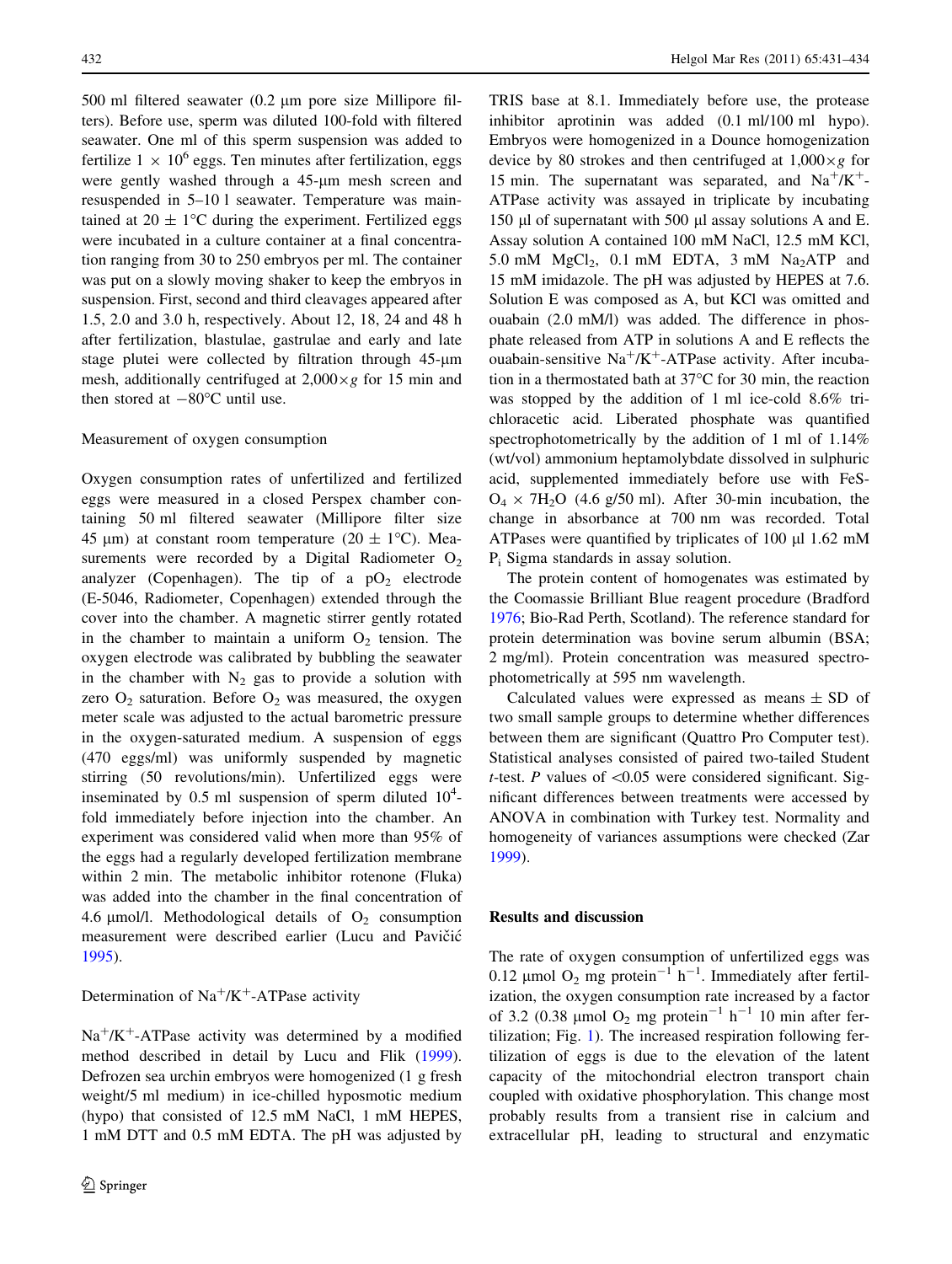<span id="page-2-0"></span>

Fig. 1 Time course of oxygen consumption rate of unfertilized and fertilized eggs of the sea urchin Paracentrotus lividus Lam. During a 15-min exposure in an oxygen electrode chamber, unfertilized eggs showed a low and stable oxygen consumption rate (N.E.; 0–15 min). The times of insemination  $(I)$ , formation of the fertilization membrane  $(F)$  and addition of rotenone  $(RO)$  are indicated by *arrows*. Mean values  $\pm$  SD of six samples each

changes that ultimately initiate DNA synthesis and rapid cell divisions (Epel [1990](#page-3-0); Runft et al. [2002](#page-3-0)).

When eggs 25 min after insemination were exposed to 4.6 µmol/l rotenone, oxygen consumption rate returned to the level of unfertilized eggs (Fig. 1). In the presence of rotenone, the perivitelline space and the fertilization membrane were not morphologically malformed, but cleavage was completely blocked and further development of the embryo was inhibited. A marked increase in the oxygen consumption rate upon fertilization was also found for other sea urchin species by Fujiwara et al. ([1986\)](#page-3-0) and Selak and Scandella [\(1987](#page-3-0)). Rotenone is a highly specific metabolic poison that affects cellular aerobic respiration, blocking mitochondrial electron transport by inhibiting NADH-ubiquinone reductase (Singer and Ramsay [1994](#page-3-0)). Cellular uptake of oxygen is blocked, and production of cellular energy in the form of nucleoside triphosphates is greatly reduced. The inhibitory effect of rotenone is attributed to irreversible binding and inactivation of complex I of the mitochondrial electron transport chain, thereby inhibiting oxidative phosphorylation. In sea urchin eggs, intracellular  $Ca^{2+}$  of mitochondria is a multisite activator of oxidative phosphorylation.  $Ca^{2+}$  signals and mitochondrial ATP production stimulate embryonic development (Eisen and Reynolds [1985;](#page-3-0) Rizutto et al. [2000\)](#page-3-0). Mitochondria isolated from unfertilized and fertilized eggs of sea urchins Strongylocentrotus purpuratus exhibit coupled 5'-diphosphate (ADP)-dependent oxidation of flavine- and pyridine-linked substrates. In unfertilized



Fig. 2 Specific activity of the  $Na^+/K^+$ -ATPase in homogenates of unfertilized eggs (N.F.) and of early developmental stages (blastulae/ gastrulae, early and late plutei) at different times (24, 48, 72 h) after fertilization. Mean values  $\pm$  SD of six samples each. Level of significance between differences in enzyme activities was tested by Turkey test; \*\* $P < 0.001$ ; \* $P < 0.05$ 

eggs, cytochrome was extracted more efficiently. The toxicity of rotenone has been attributed to the inhibition of cell respiration by blocking the oxidation of nicotinamide adenine dinucleotide (NAD) at complex I of the electron transport chain, thus maintaining a high NADH/NAH? ratio (Pastorino et al. [1995\)](#page-3-0). This may result in a collapse of mitochondrial proton motive force necessary for ATP production (Lindahl and Oberg [1961\)](#page-3-0).

Characterization of the  $Na^+/K^+$ -ATPase specific activity in early developmental stages of the sea urchin Paracentrotus lividus Lam. strongly suggests that the  $Na^{+}/K^{+}$ -ATPase contained within unfertilized eggs was stimulated after fertilization. In unfertilized eggs, ouabain slightly inhibits total ATPase activity. Activity of the enzyme increased after fertilization, reaching a maximum of 1.07  $\mu$ mol P<sub>i</sub> h<sup>-1</sup> mg protein<sup>-1</sup> 24 h after fertilization in late stage blastulae and early gastrulae, while the values slightly decreased in early and late stage plutei 48 and 72 h after fertilization (Fig. 2).

Early developmental stages have a higher specific rate of energy utilization than adult stages. In the embryonal stages, a substantial fraction of the ATP energy was attributed to  $\text{Na}^+/\text{K}^+$ -ATPase activity. For the blastula and gastrula stages, 23 and 19% of respective metabolic energy could be accounted to sodium pump activity (Leong and Manahan [1997](#page-3-0)). About 75% of the metabolism of blastula and gastrula stages can be attributed to a combination of  $Na<sup>+</sup>/K<sup>+</sup>$ -ATPase activity and protein synthesis. In spite of large differences in the rates of protein synthesis, a relatively constant energy cost per unit mass of proteins synthesized was found during phases of sea urchin development (Pace and Manahan [2006](#page-3-0)).

Under extreme temperature conditions, Antarctic sea urchins showed an increase in the metabolic rate from